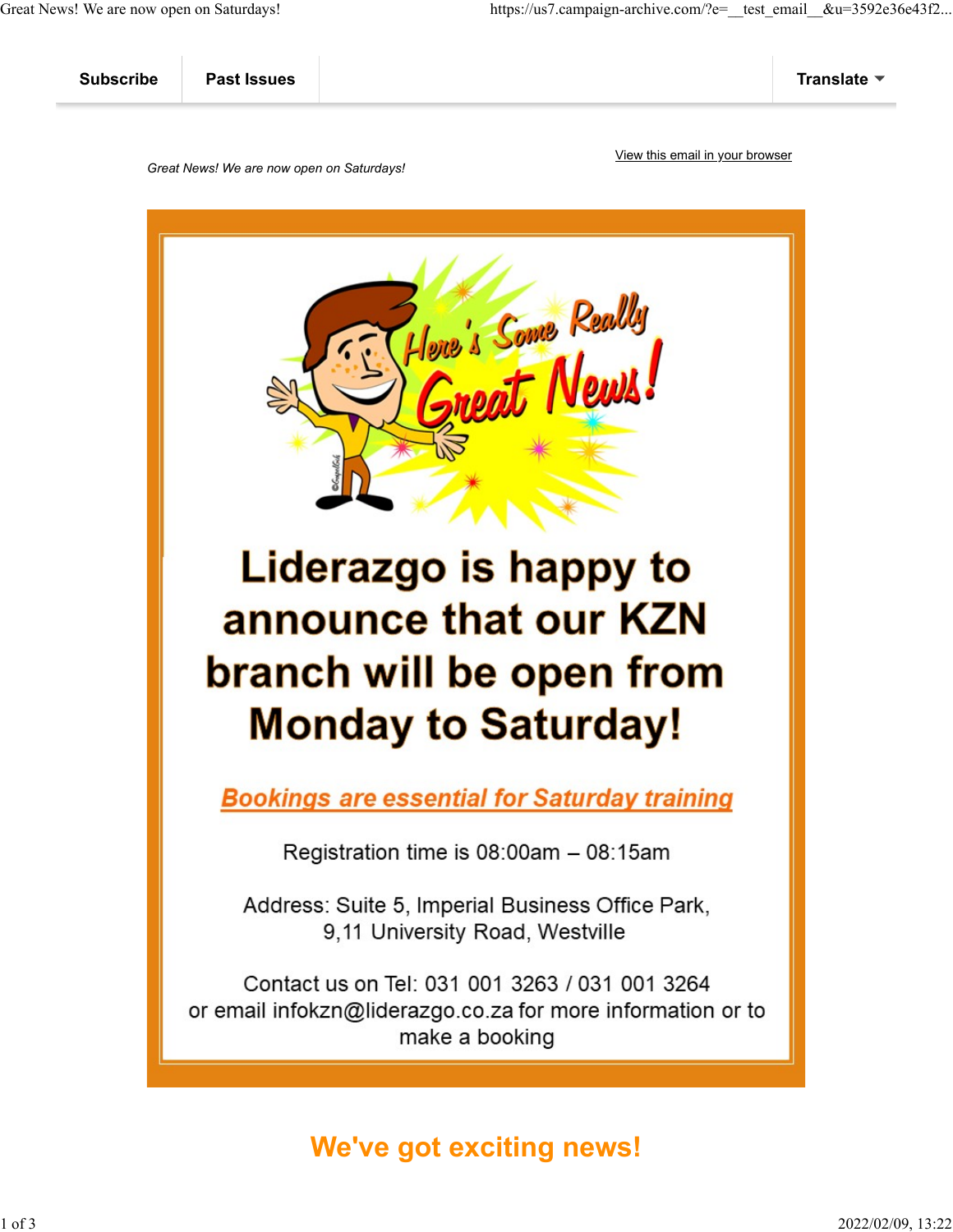| <b>Subscribe</b> | <b>Past Issues</b>  | <b>Translate</b> |
|------------------|---------------------|------------------|
|                  | $\overline{ }$<br>. |                  |

to Saturday!

## *Bookings are essential for Saturday training*

Registration time is 08:00am – 08:15am

Address: Suite 5, Imperial Business Office Park, 9,11 University Road, Westville

Contact us on Tel: 031 001 3263 / 031 001 3264 or email infokzn@liderazgo.co.za for more information or to make a booking

Liderazgo is accredited with Services SETA {Accreditation number: 3883}, The Transport Education and Training Authority (TETA) {Accreditation Number: TETA13-327}, The Education, Training and Development Practices (ETDP){Accreditation Number: ETDPS011598} the Department of Transport (DOT) {Approval Number: PrDP(d) 2013/116} the Department of Labour for Forklift and First Aid (Certificate Nr CI 443/3/12/1) and is lodged for registration with the Department of Higher Education and Training (DHET)

We also have a national footprint and train throughout South Africa.

#### *Act now and awaken your individual and organisational potential by contacting us today we look forward to hearing from you!*

**[CLICK HERE TO CONTACT US NOW!](http://www.liderazgo.co.za/web/contact-us.asp)**

#### **[WE ALSO OFFER OVER 20 BUSINESS SKILLS COURSES. CLICK](http://www.liderazgo.co.za/) [HERE FOR MORE INFORMATION.](http://www.liderazgo.co.za/)**

### *Develop your PEOPLE, Develop your TALENT, Develop your ORGANISATION and Develop our YOUTH*